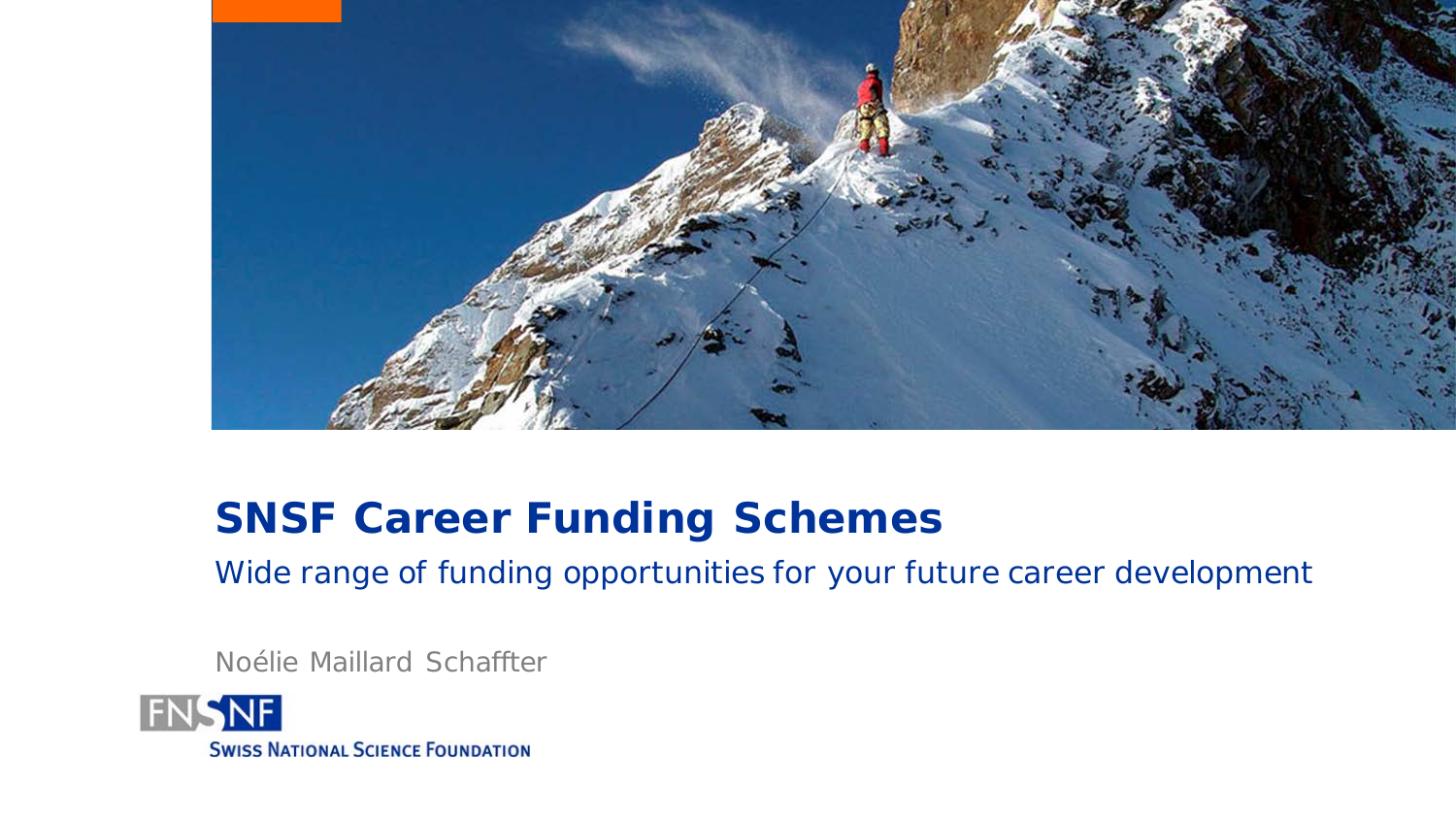### **Contents**

- Objectives of the SNSF and use of funds in career funding
- Career funding schemes for a stay abroad
- Career funding schemes within Switzerland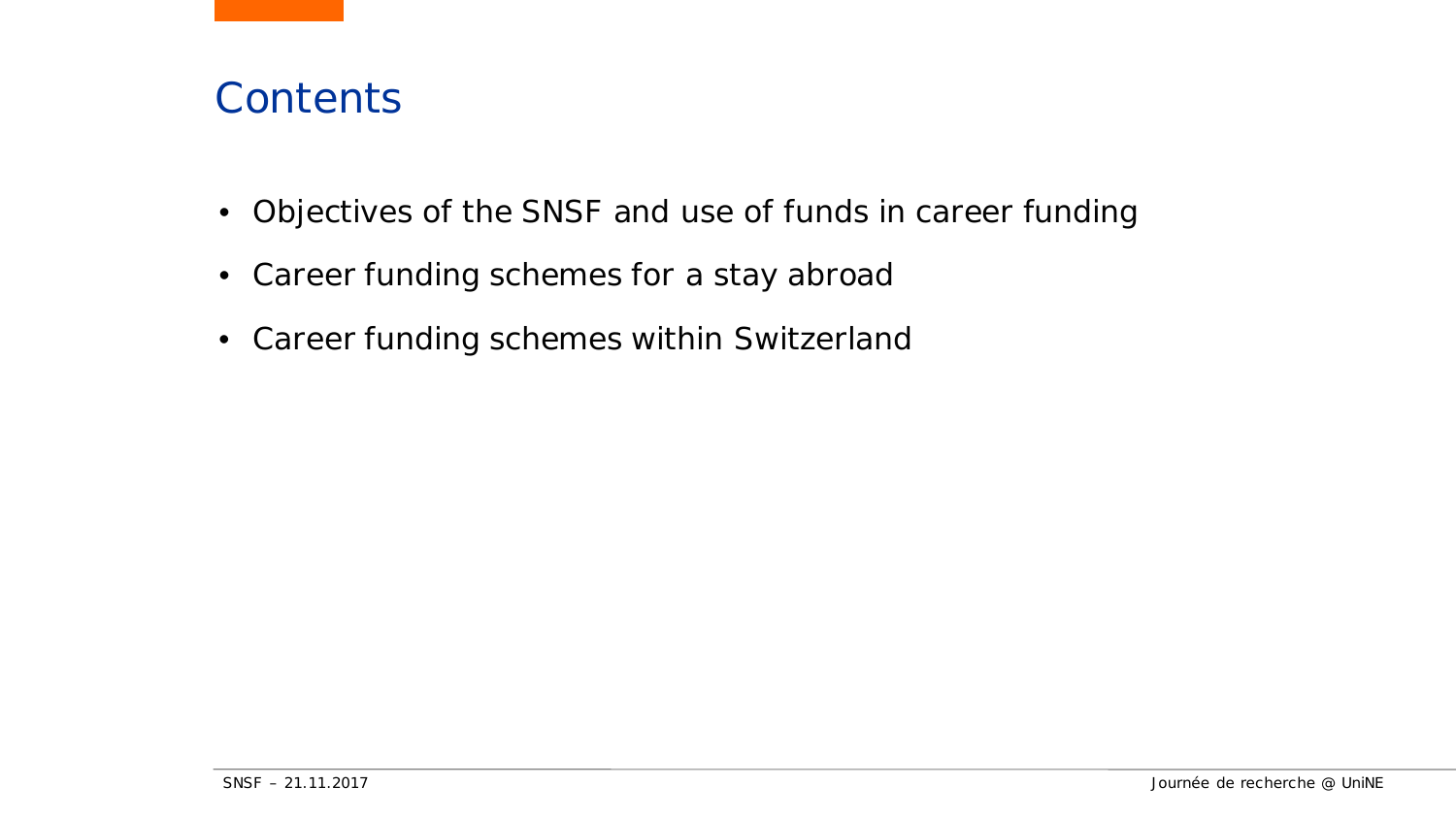## The SNSF

### **Objectives**

• Promote scientific basic research on behalf of the Confederation

#### **One major priority**

• Invest in young scientists and encourage them to pursue a career in research

#### **Career funding schemes**

- Young researchers at the same career level compete for support
- Apply for a fellowship (stay abroad)
- Apply for a grant (depending on the scheme: salary for grantee and project funds; project funds only)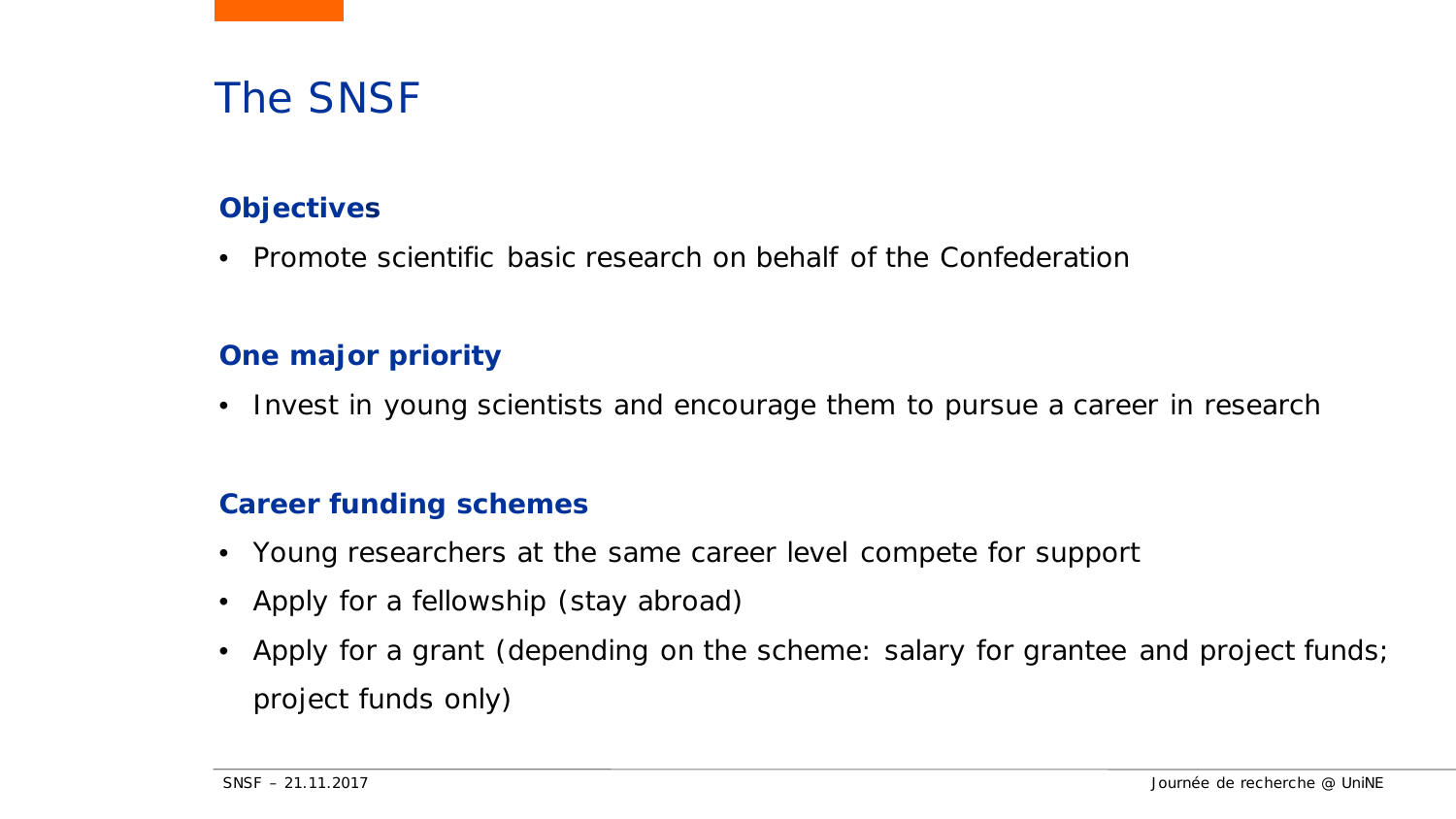## Careers – Funding by scheme (data 2016)



- 
- **MD-PhD fellowships**
- Doc.Mobility  $\blacksquare$
- **Early Postdoc.Mobility**
- **Advanced Postdoc.Mobility**
- **Marie Heim-Vögtlin grants (MHV)**
- **Ambizione**
- Ambizione Energy  $\blacksquare$
- SNSF professorships
	- Assistant Professor (AP) Energy grants
- **Promotion of Young Scientists in Eastern Europe**
- Measures for promoting careers

### Total: CHF 206.7 million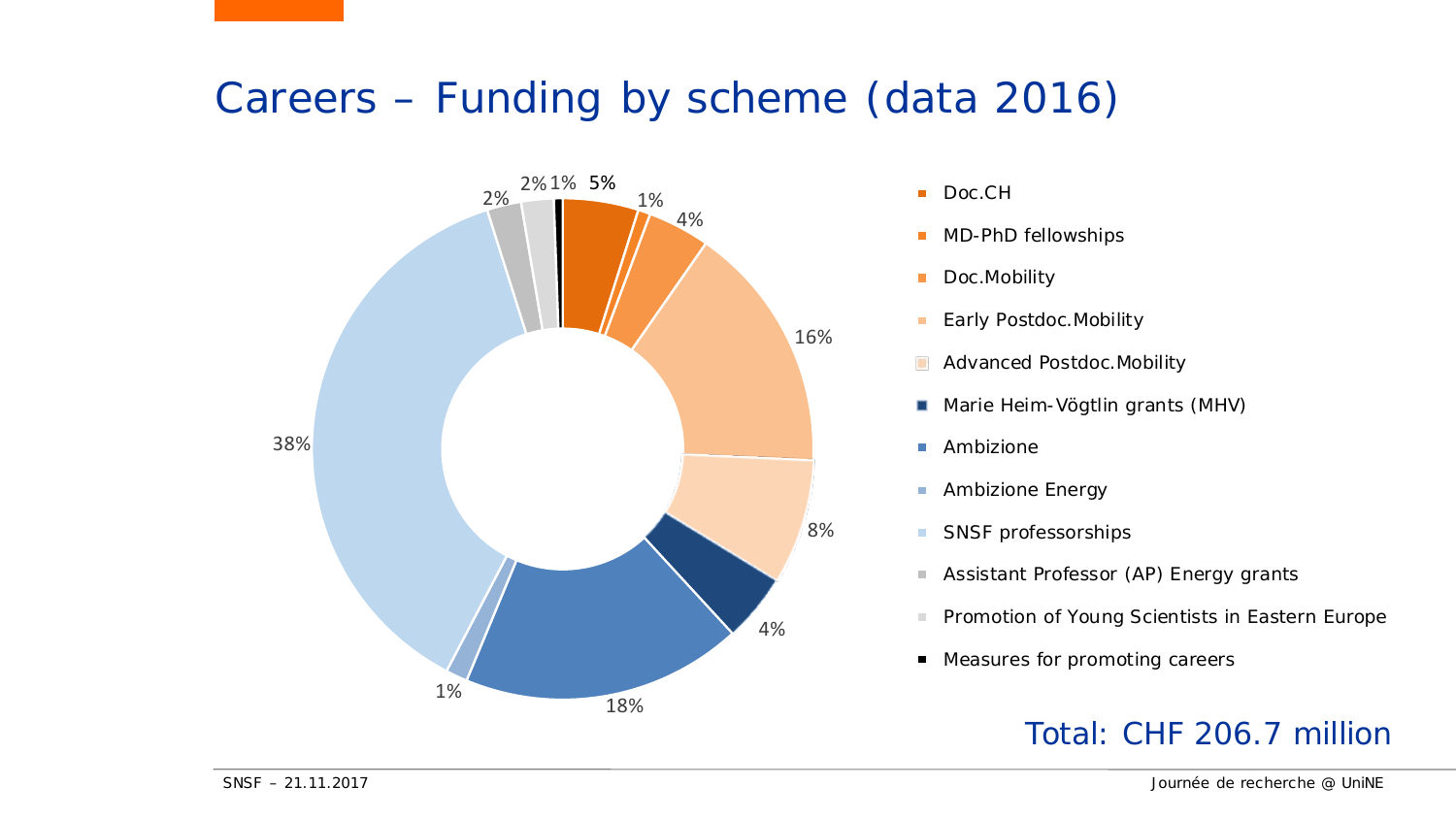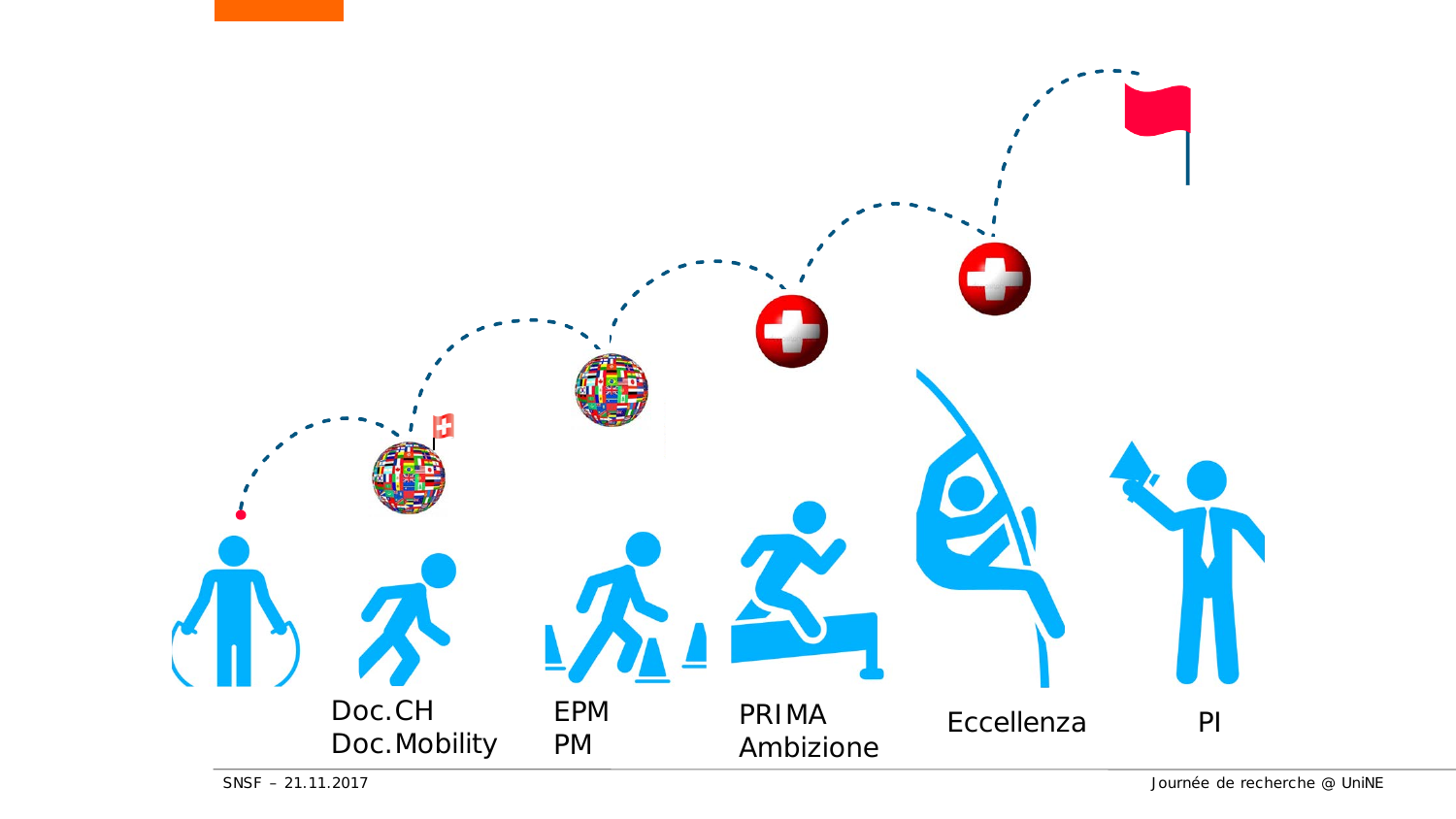



*\* will replace Advanced Postdoc.Mobility as of 2018*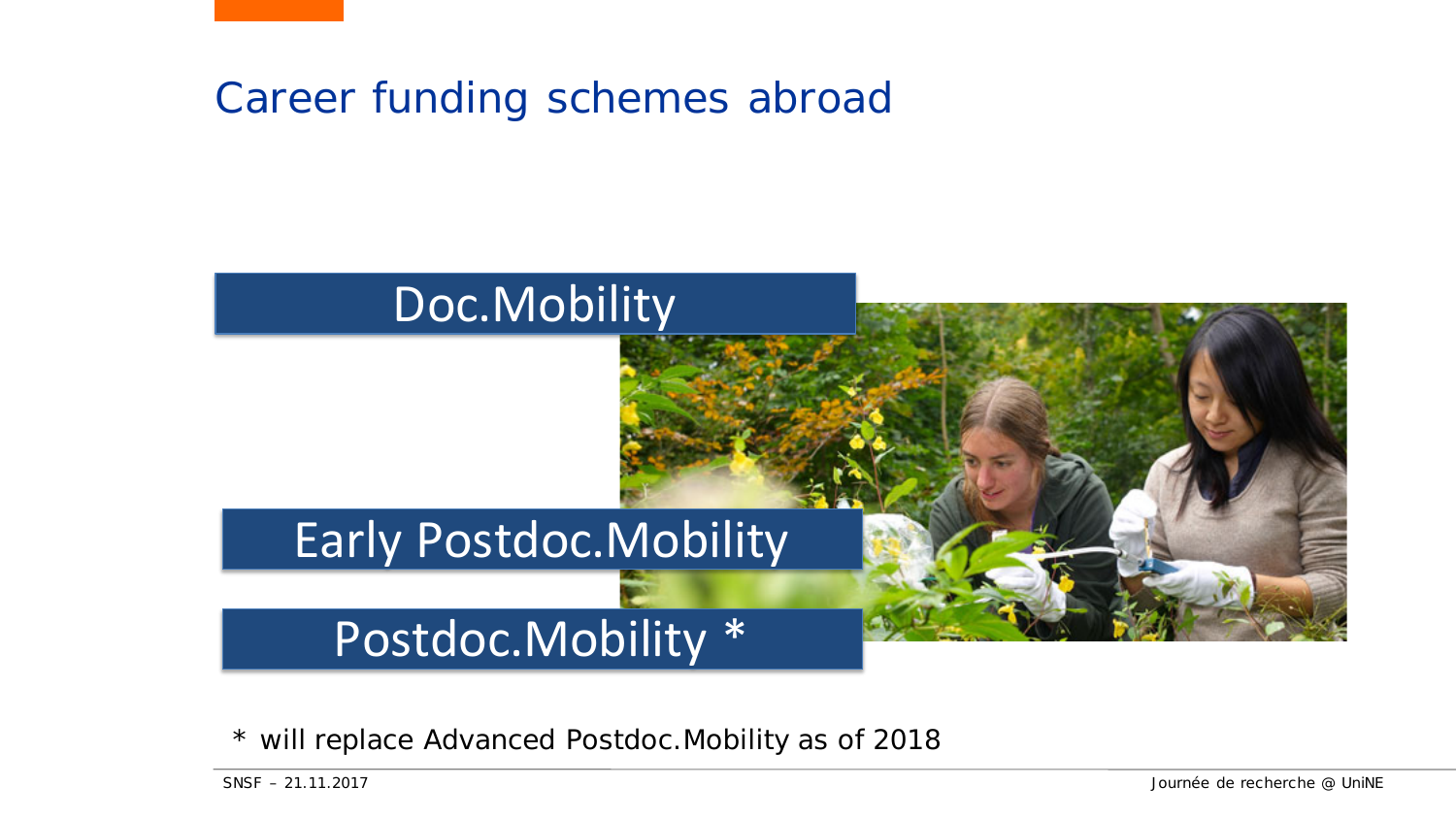## Doc.Mobility





### **Aim**

• Research stay abroad for doctoral students

#### **Requirements**

- Matriculation as a doctoral student for at least 12 months
- Swiss nationality or valid permit for Switzerland, or marriage resp. registered partnership with a Swiss national
- For foreign nationals: at least 1 years of activity at a Swiss research institution

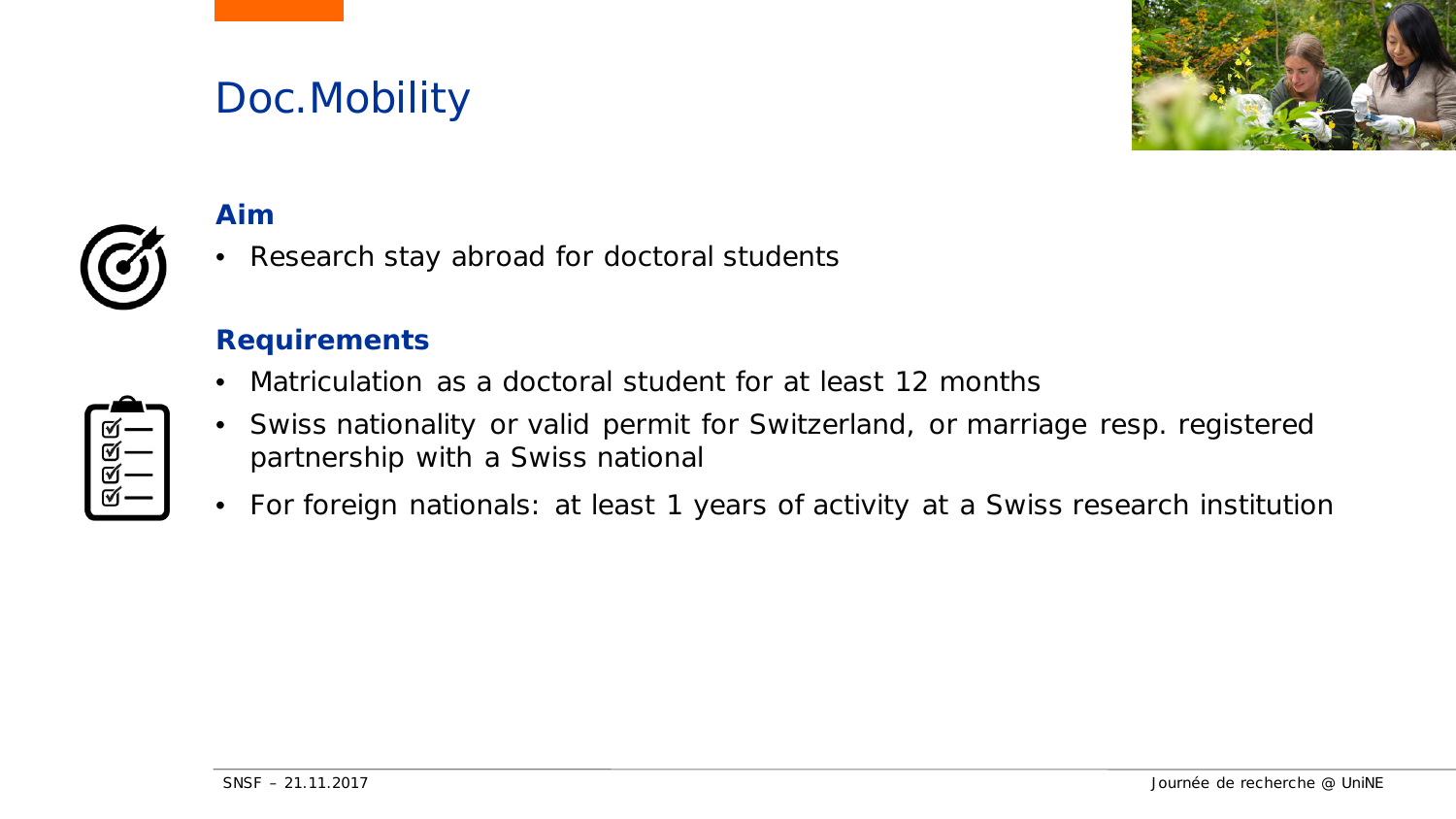## Doc.Mobility





### **Duration**

• 6-18 months



### **Submission deadlines**

• 1 March 2018 and 1 September 2018 (earliest starting date: 2 - 4 months afterwards)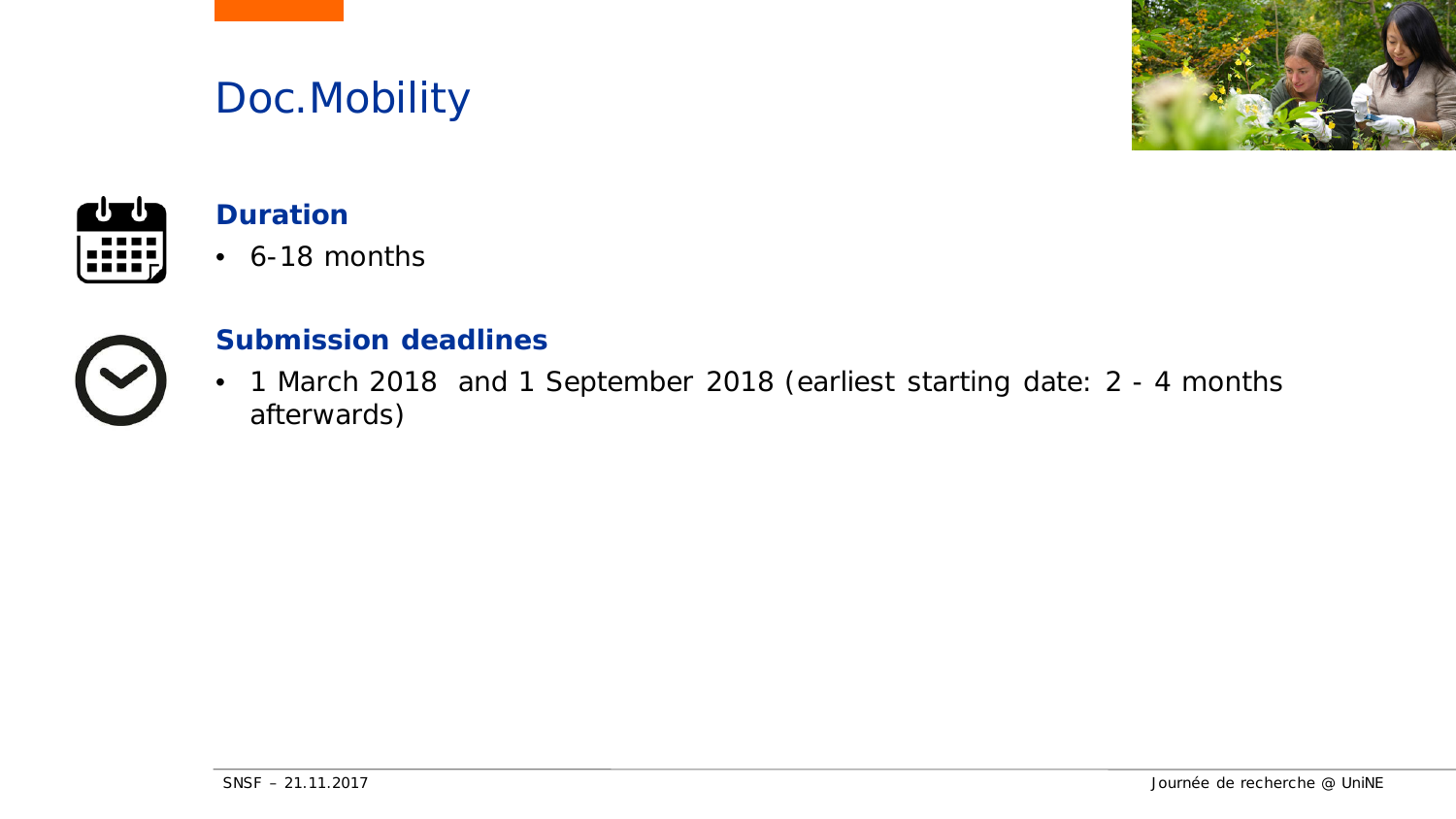# Early Postdoc.Mobility

(until 2020)

### **Aim**

• Research stay abroad for postdocs starting their career

#### **Requirements**

- Doctorate (PhD): submission up to 9 months before and up to 2 years after the doctoral exam
- Medical training completed with a doctorate (MD): submission up to 6 years after the state examination [medical license]
- Swiss nationality or valid permit for Switzerland, or marriage resp. registered partnership with a Swiss national
- For foreign nationals: at least 3 years of activity at a Swiss research institution





| ☑ |
|---|
| ☑ |
| ฬ |
| К |
|   |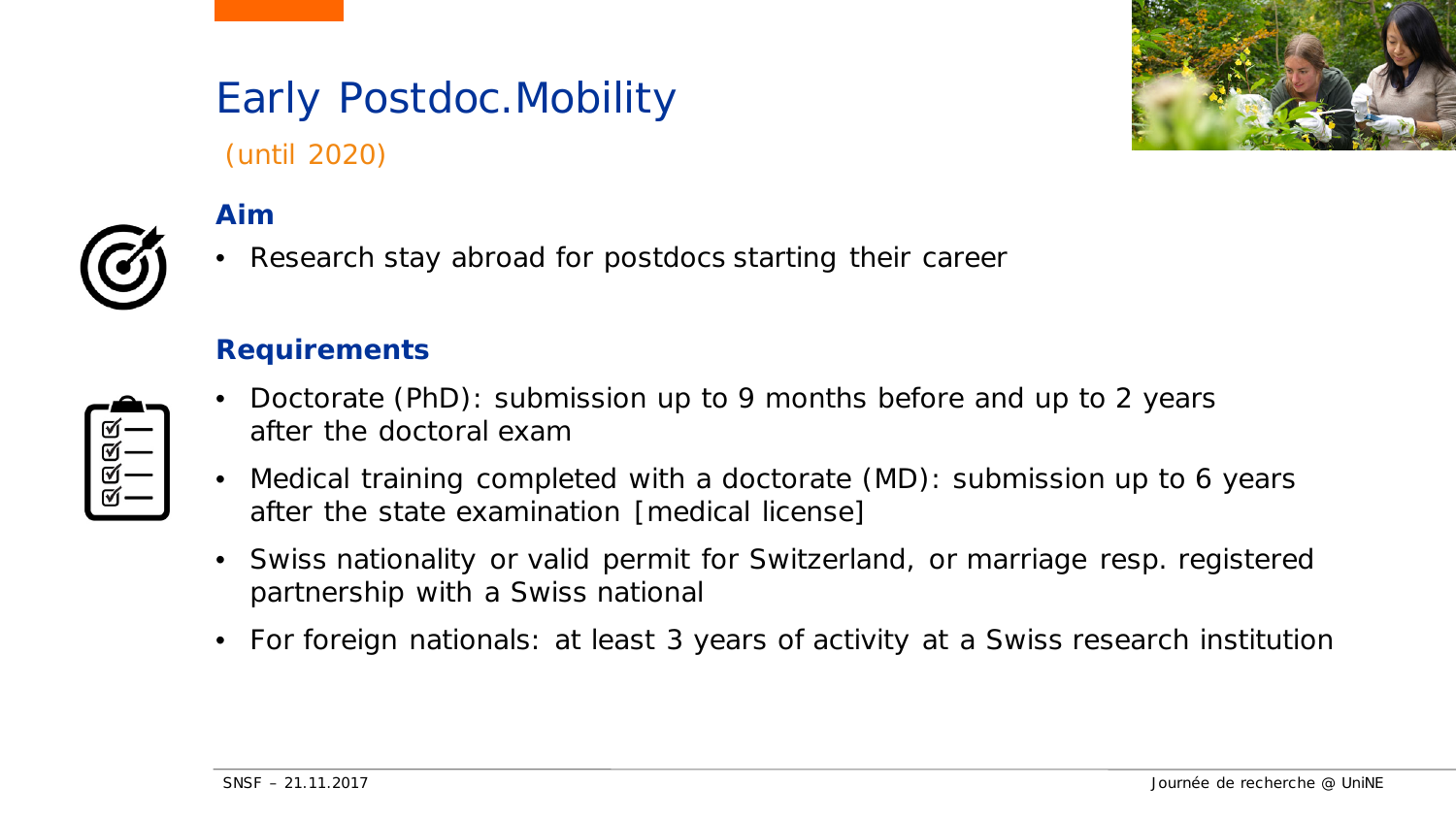## Early Postdoc.Mobility





### **Duration**

• 18 months (12 months possible if justified)



### **Submission deadlines**

• 1 March 2018 and 1 September 2018 (earliest starting date: 2 - 4 months afterwards)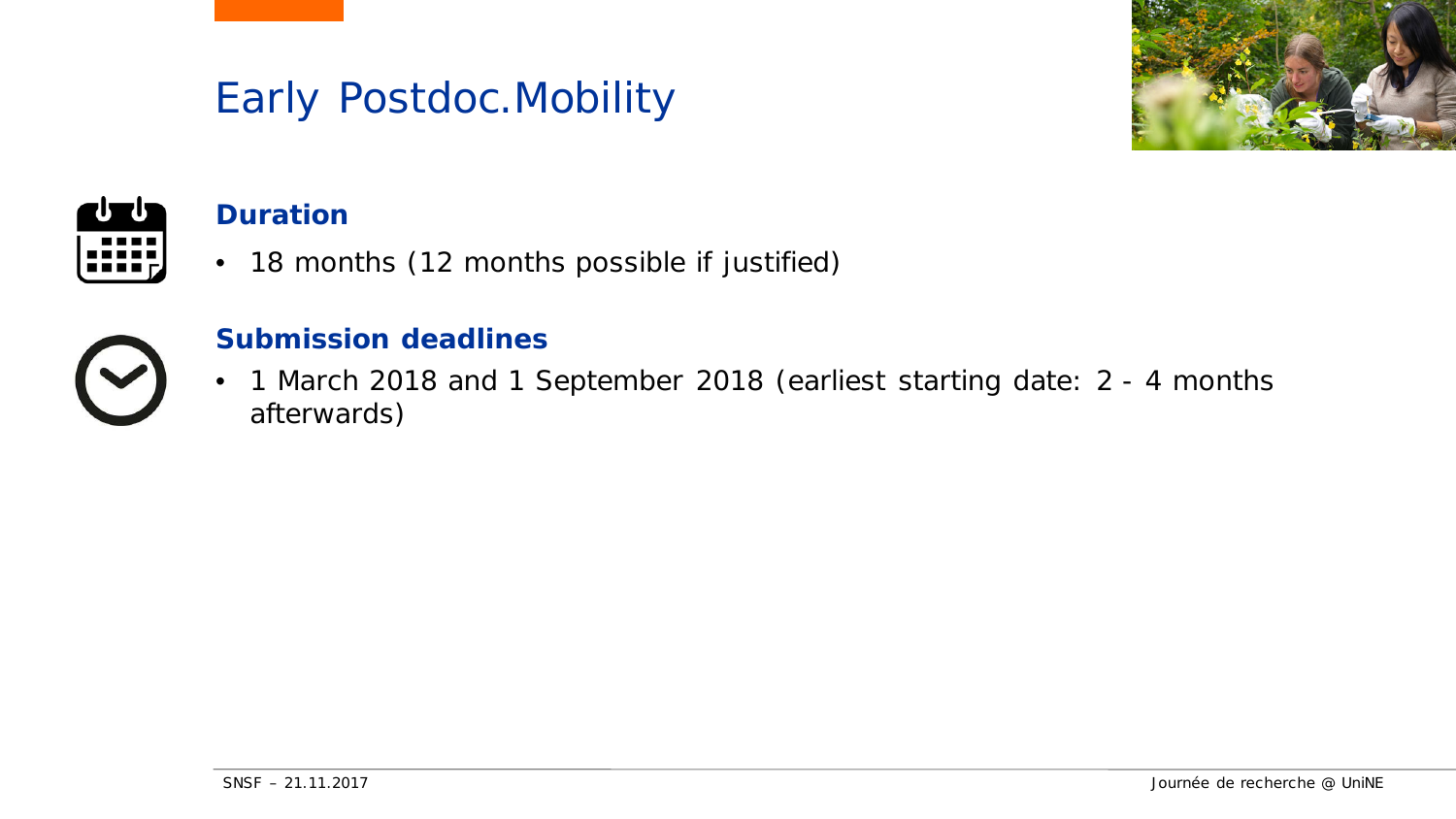## Postdoc.Mobility

(replaces Advanced Postdoc.Mobility)



#### **Aim**

Research stay abroad for postdocs starting their career with a return option to Switzerland

#### **Requirements**

- Doctorate (PhD, MD-PhD) or completed studies in human, dental, veterinary, social or preventive medicine.
- Submission up to 3 years after the doctoral exam (PhD, MD-PhD); the date of the examination, respectively the defence of the doctoral thesis is the relevant date
- Medical researchers without MD-PhD: submission up to 8 years after the state examination [medical license] and at least 3 years of clinical activity after the state examination
- The eligibility window can be extended by a max. of 1 year (see Clause 1.11 para 2 of the General Implementaion Regulations)
- Swiss nationality or valid permit for Switzerland, or marriage resp. registered partnership with a Swiss national
- For foreign nationals: at least 2 years of activity at a Swiss research institution

| ৰ্শ—   |  |
|--------|--|
| ৰ্শে — |  |
| ৰ্ল –  |  |
| ৰ্শ—   |  |

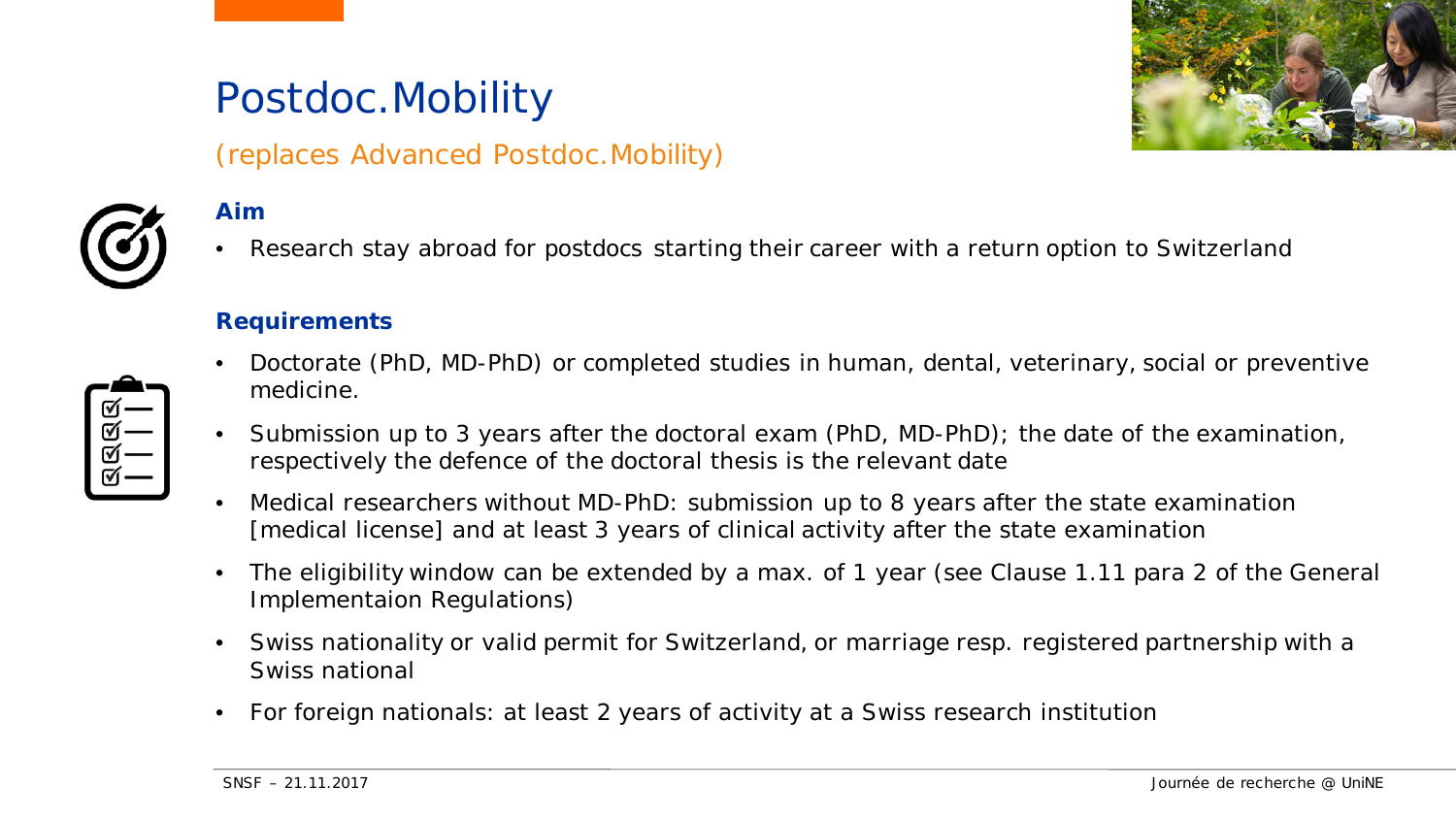## Postdoc.Mobility





### **Duration**

- Fellowship abroad: 24 months (but at least 12 months)
- Optional return phase in Switzerland: 3 12 months
- For EPM and APM fellowship holders: the maximum duration of fellowships abroad [EPM+APM+PM] may not exceed 36 months



### **Submission deadlines**

• 1 February 2018 and 1 August 2018 (earliest starting date: 6 months afterwards) ⊠<u>[fellowships@snf.ch](mailto:fellowships@snf.ch)</u>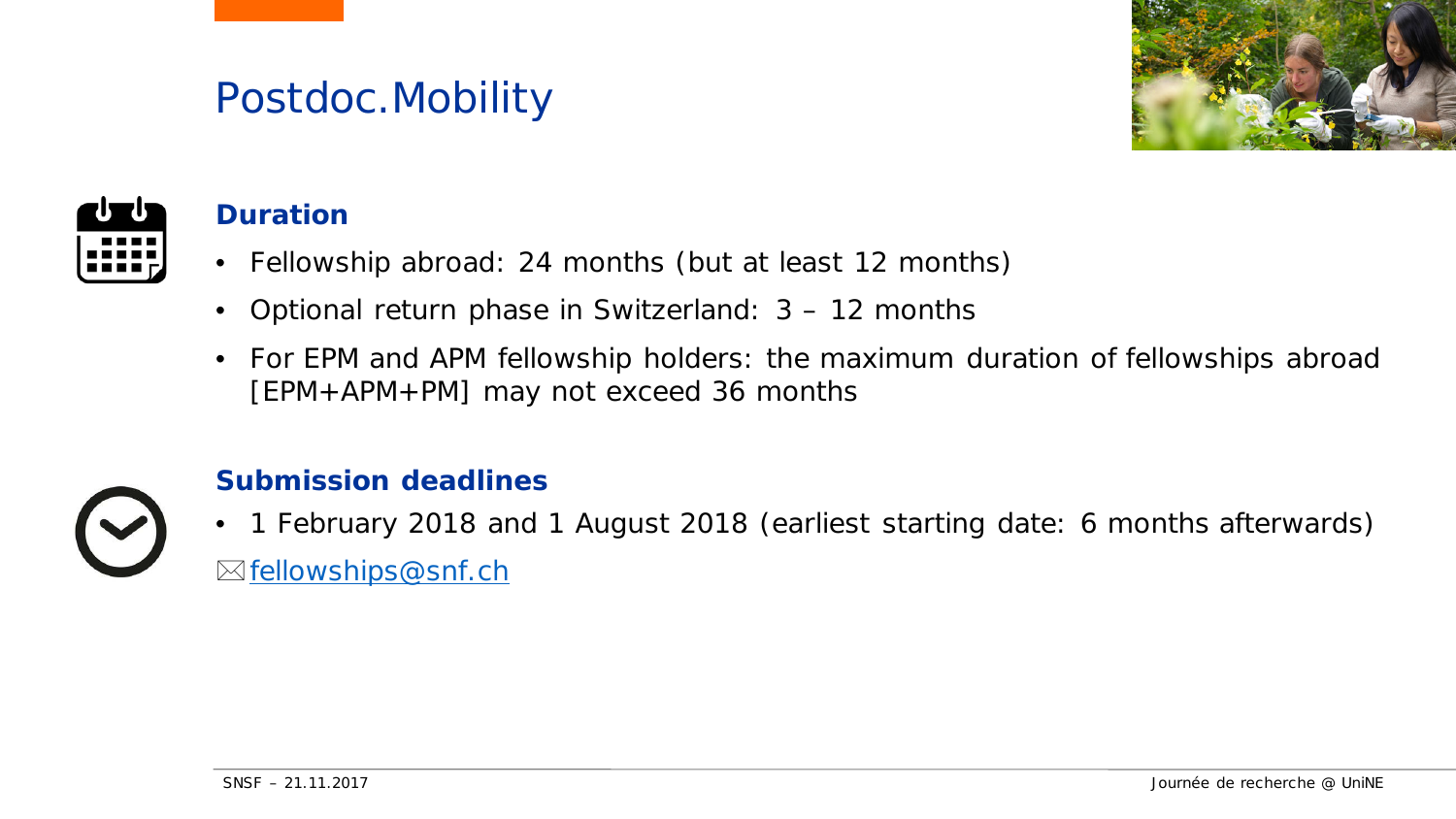## Mobility fellowships: Contribution



### **Fellowship contribution (research stay outside of Switzerland)**

- Basic amount: CHF 40'000 70'500 per year, depending on scheme, host country and marital status
- Child allowance
- Travel allowance (outward and return journey incl. partner/children)
- Registration fees (partially, and only if justified)
- Conference costs
- Research costs (only granted in exceptional cases)

### **Optional return phase to Switzerland (Postdoc.Mobility only)**

- Salary and social security contributions determined in agreement with the host institution
- Project funds (conference and research costs)

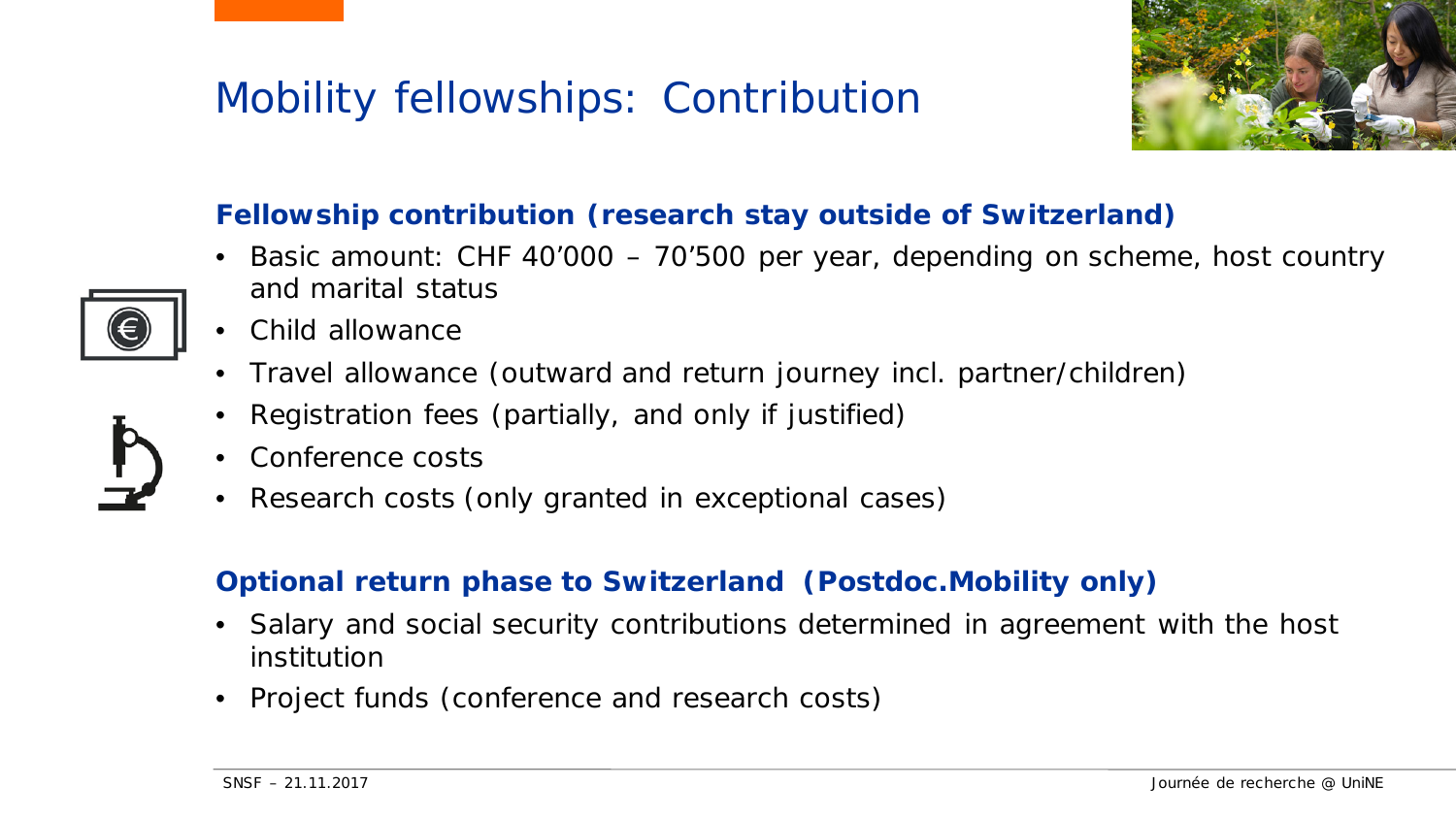

## Mobility fellowships: Eligibility windows at the postdoctoral level







Eligibility windows 2021

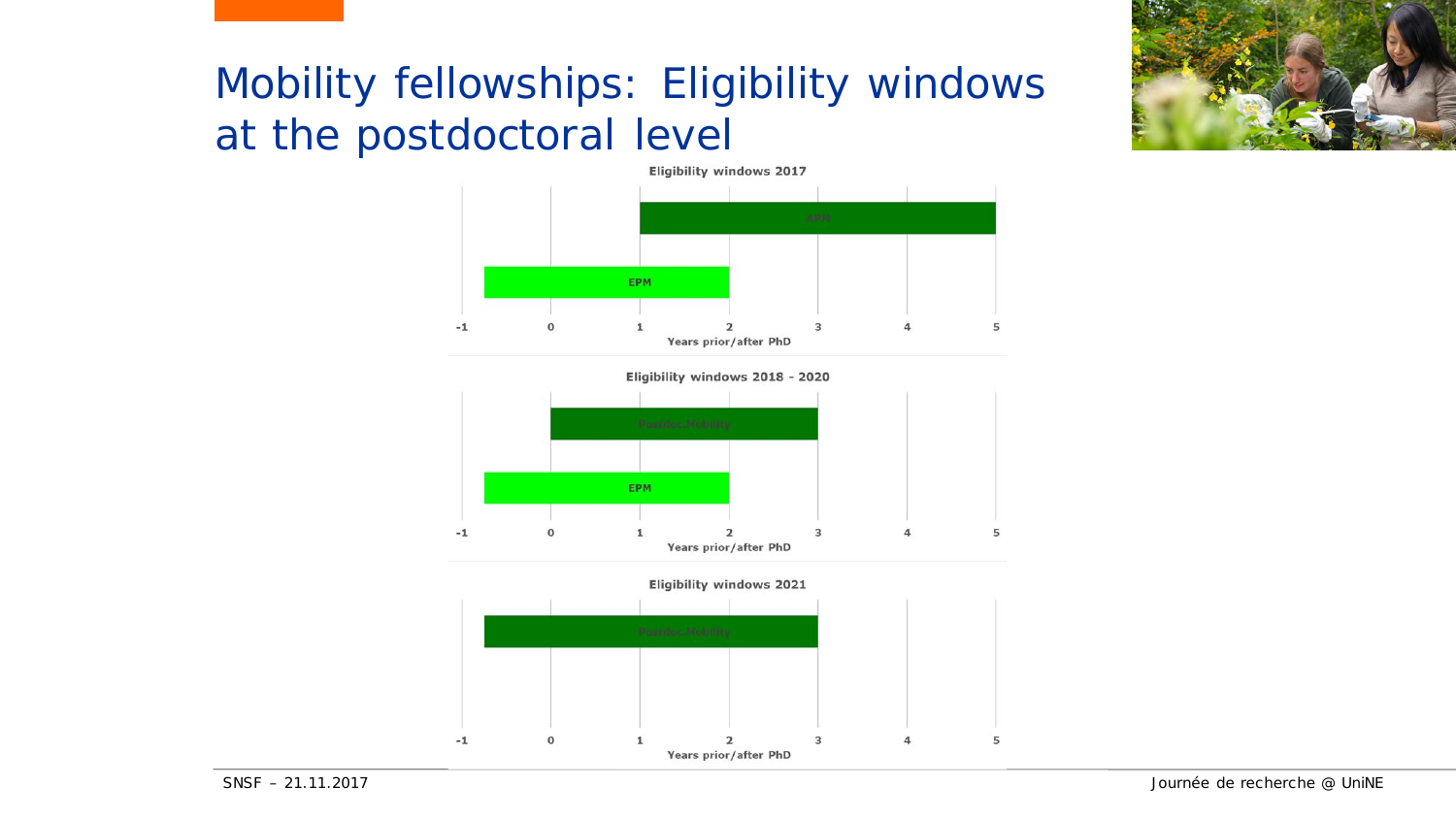## Career funding schemes within Switzerland

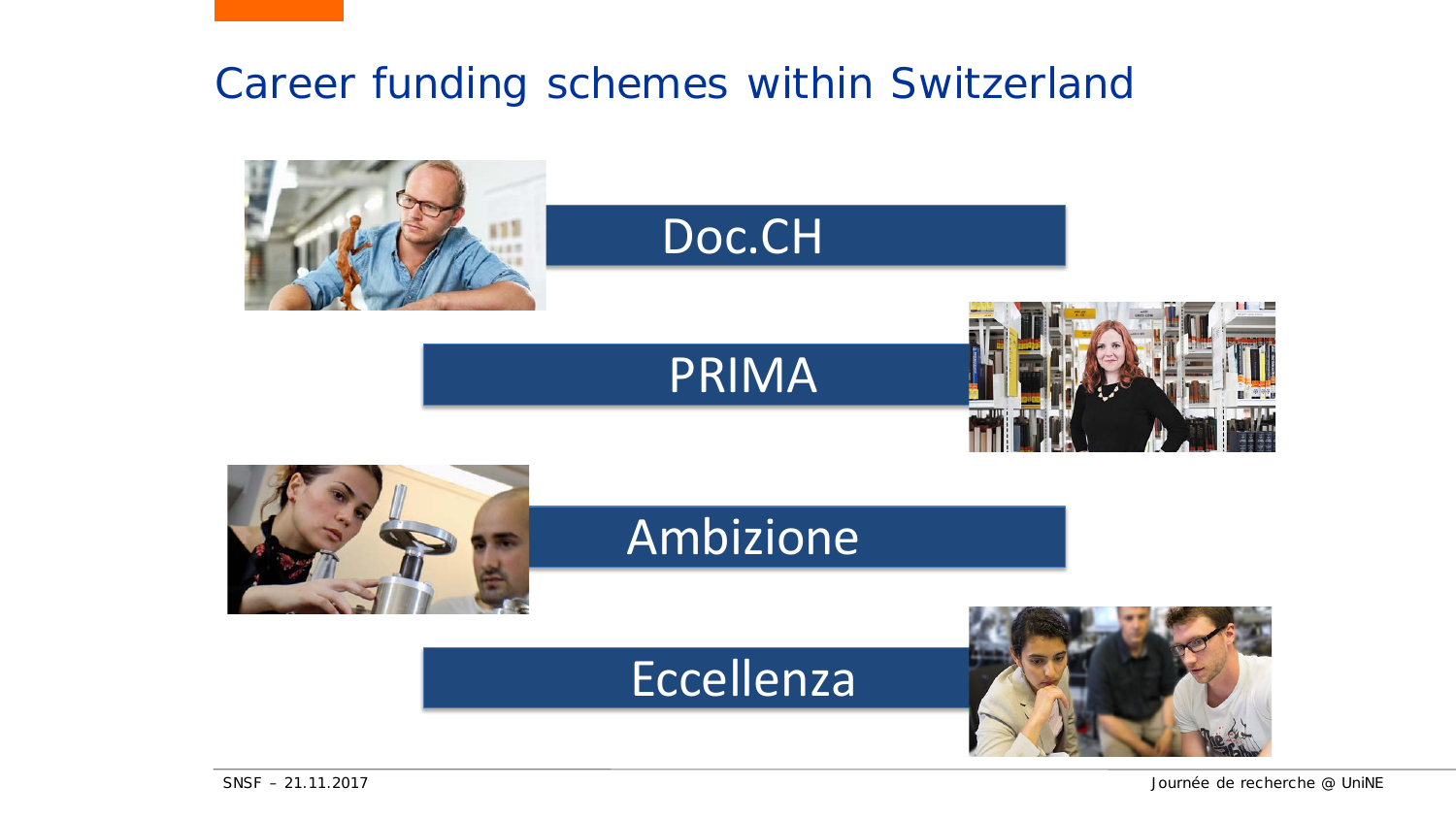## Doc.CH





### **Aim**

- Write a dissertation
- In the humanities and social sciences
- Topic of their own choice
- At a higher education institution in Switzerland

#### **Requirements**

| $\mathfrak{A}$          |  |
|-------------------------|--|
| M                       |  |
| $\overline{\mathbb{V}}$ |  |
| $\bar{\vec{w}}$         |  |
|                         |  |

- Master degree (or similar degree) with excellent marks
- Master degree from a higher education institution in Switzerland or similar foreign degree for applicants with Swiss nationality
- Submission to the Research Commission of the SNSF no more than 2 years after the master degree
- Generally at least one change of institution between bachelor and start of PhD or a planned stay abroad of at least one semester during doctoral studies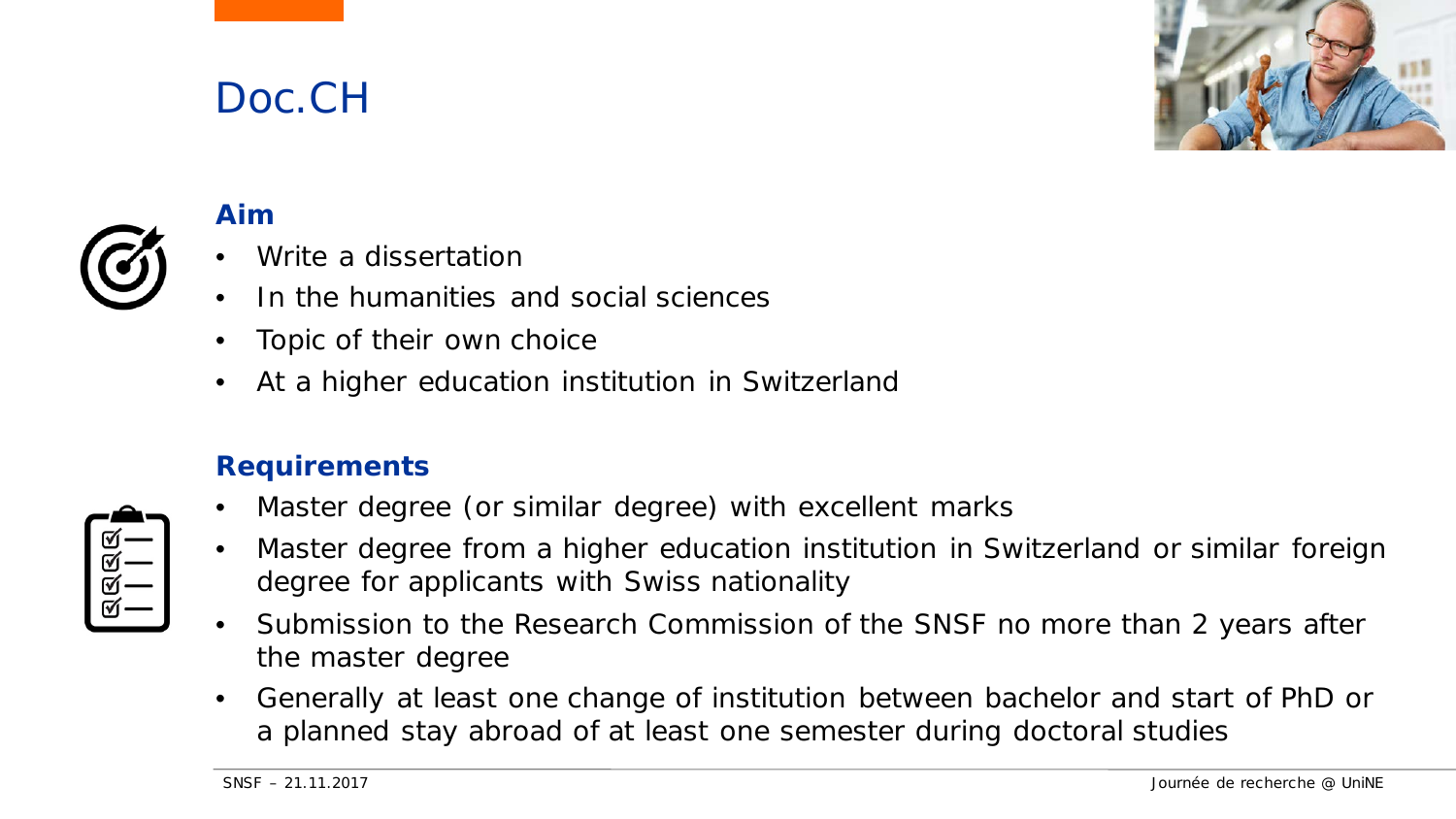



#### **Duration**

Doc.CH

• 2 to 4 years

#### **Eligible costs**

- Grantee's own salary (according to the SNSF salary scales for doctoral students)
- Costs directly related to project implementation: material of enduring value, consumables, travel and conference expenses, scientific open access e-publications (articles, digital books), etc.



### **Submission deadlines**

• 10 March 2018 and 10 September 2018 (earliest starting date: ca. 7 months afterwards)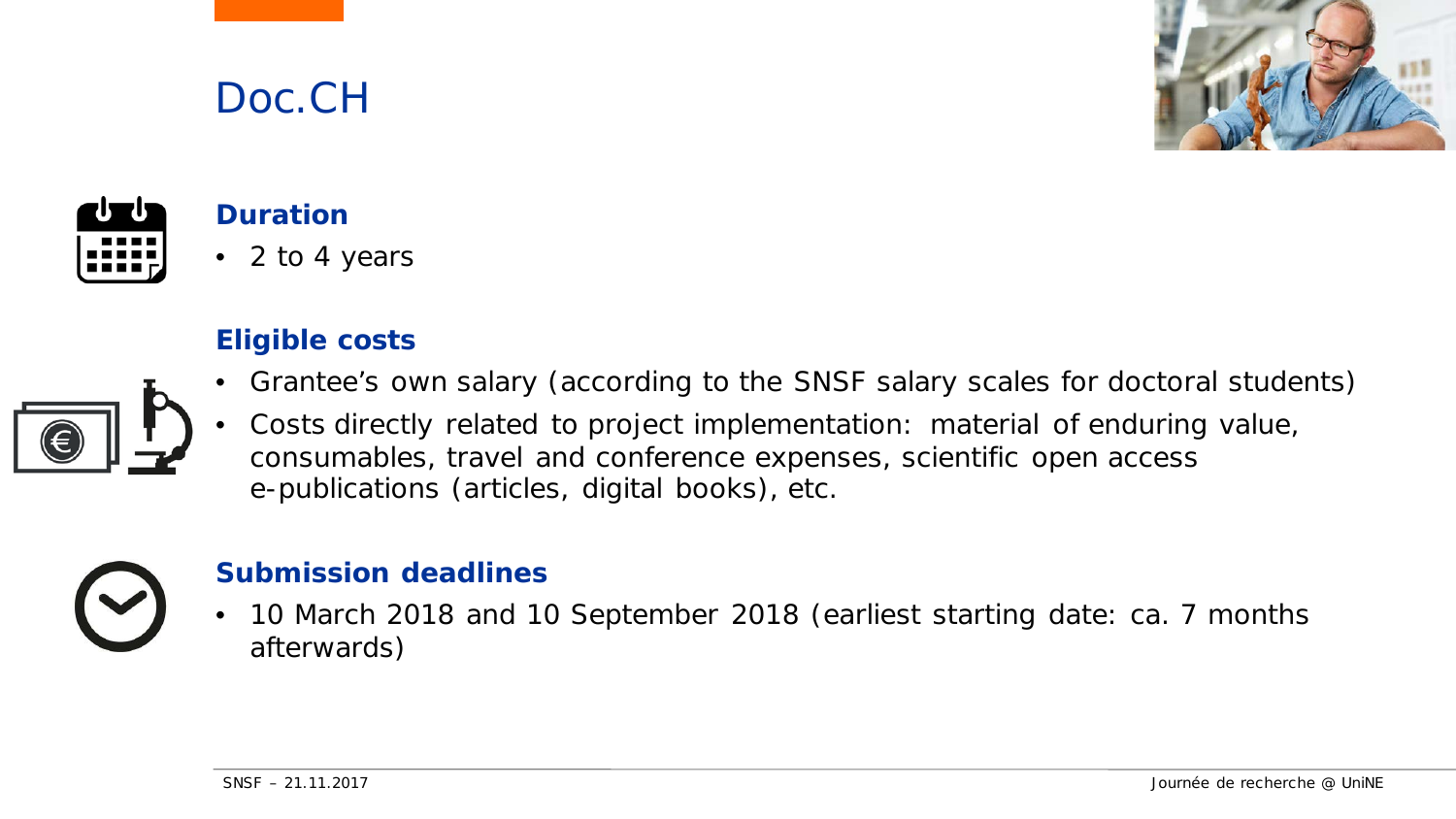## PRIMA



### (**Pr**omot**i**ng Wo**m**en in **A**cademia)

#### **Aim**



- Selective promotion of excellent women researchers who have a potential for an academic career (i.e. to be appointed as a professor)
- Lead your own team to realise your independent research project

#### **Personal requirements**

- MD-PhD or PhD
- Applicants without a PhD/MD-PhD: 3 years of research activities as equivalent qualification
- Eligibility window: 2–10 years after PhD/equivalent qualification
- 2 years of postdoctoral research activity
- No formal mobility requirement for submission

#### **Objective requirements**

• Work-time percentage generally 100% (at least 80% in specific cases)

| $\mathfrak{A}$     |
|--------------------|
| M                  |
| $\bar{\mathbb{Y}}$ |
|                    |
|                    |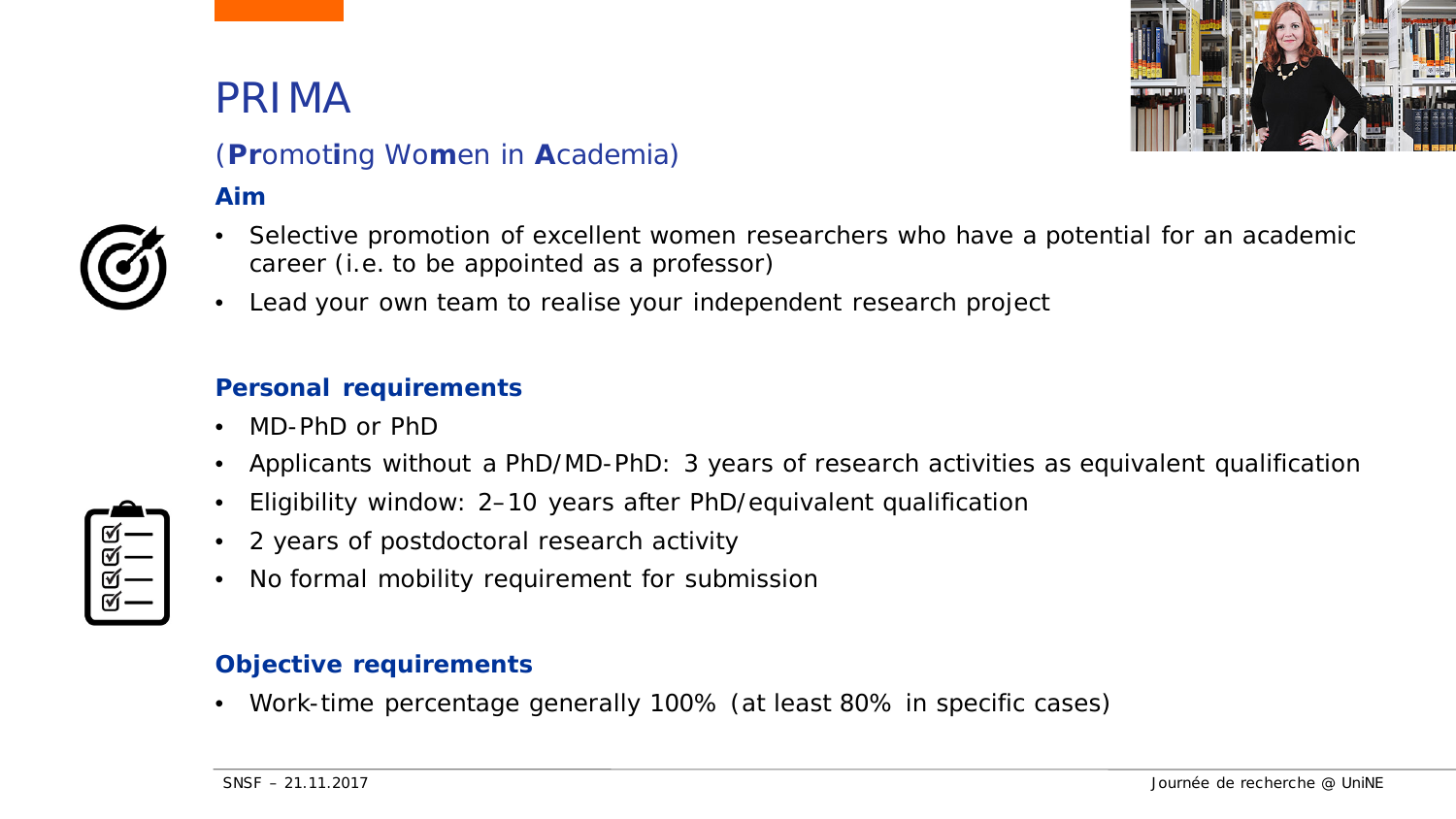## PRIMA





#### **Duration**

• 5 years (no follow-up grants)



### **Eligible costs**

- Salary of grantee
- Project funds (personnel, equipment, consumables, travel, etc.)



#### **Contribution**

- Grantee's own salary determined in agreement with the host institution
- Project funds: max. CHF 750'000 for 5 years



#### **Submission deadline**

• 1 November 2018 (earliest starting date: at least 10 months afterwards) ⊠ [prima@snf.ch](mailto:prima@snf.ch)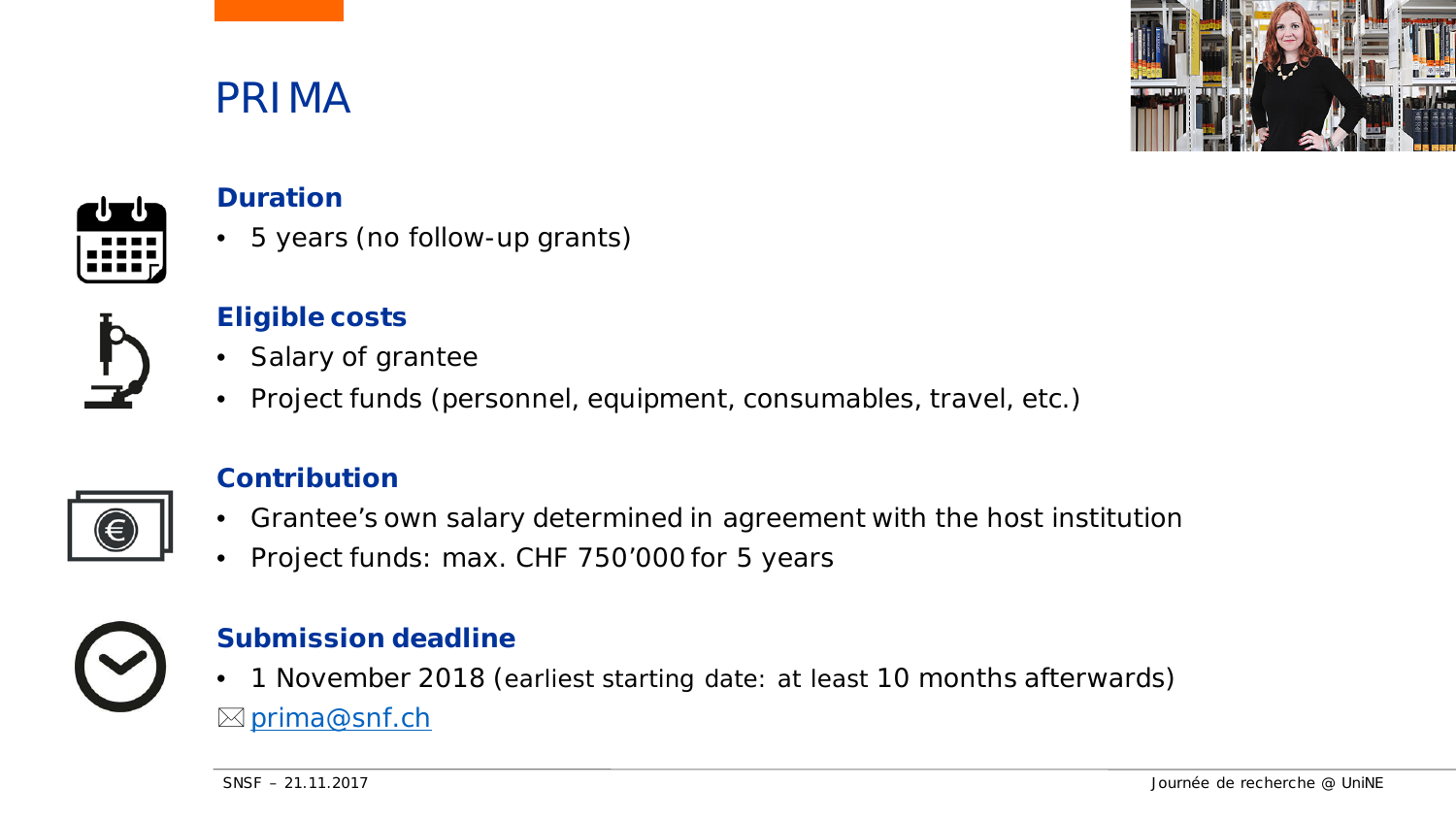## Ambizione



### **Aim**

• Create conditions for starting an independent career in Switzerland

#### **Personal requirements**

- Postdoctoral research activities of at least 12 months at a different university from that of the dissertation
- Eligibility window: 1-4 years after PhD/equivalent qualification
- MD: at least 3 years of postgraduate clinical activity; up to 9 years after the medical license

#### **Objective requirements**

- Work-time percentage generally 100% (at least 80% in specific cases)
- Medical researchers doing clinical work: 80–90% project and training related to the project, minimum 10% clinical activities

| ৰ্ত –          |
|----------------|
| ৰ্ত্য -        |
| $\mathfrak{a}$ |
| ৰ্শ –          |
|                |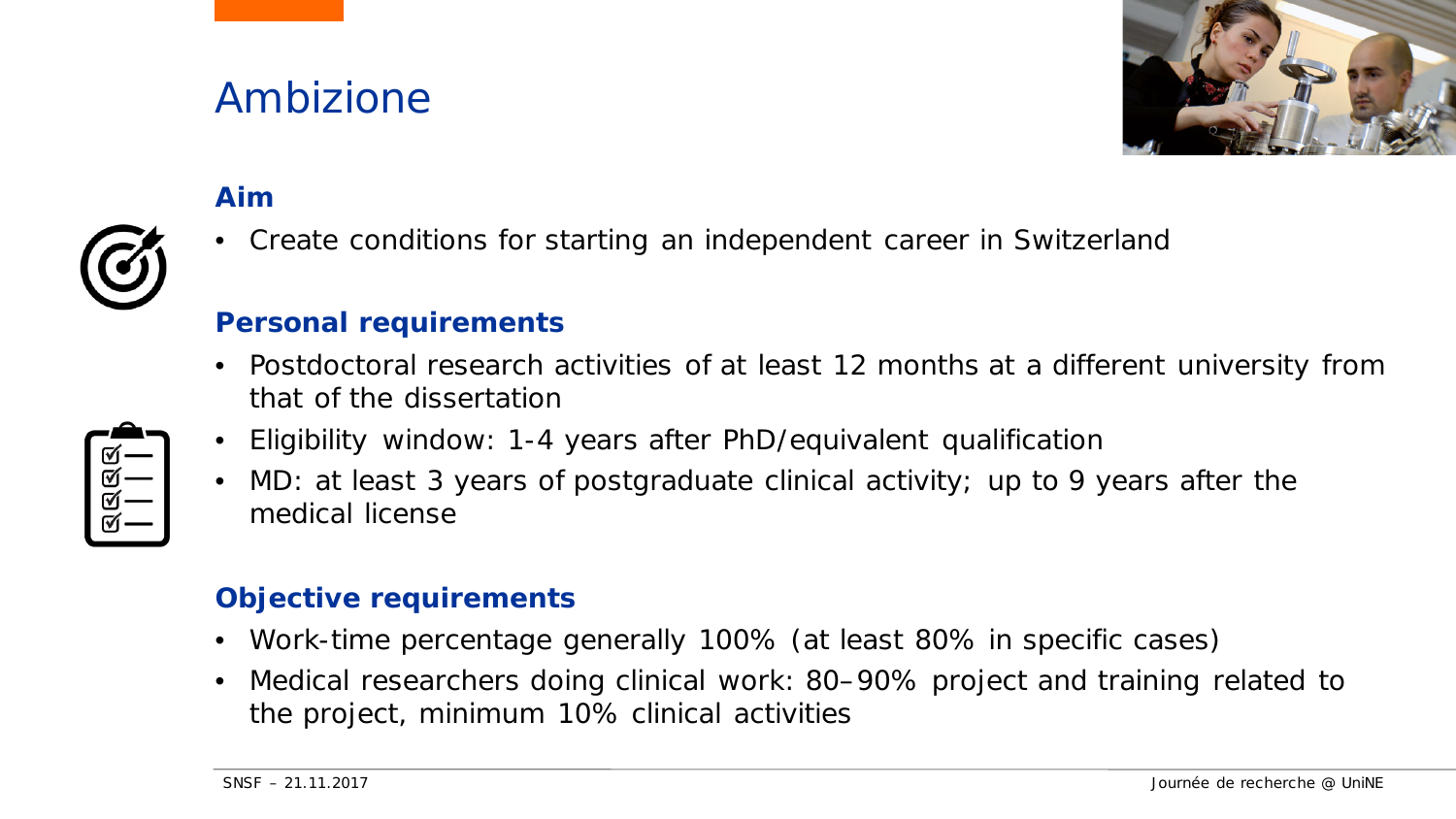## Ambizione



#### **Duration**

• 4 years (no follow-up grants)

#### **Eligible costs: the SNSF offers two kinds of grants**

- **Ambizione grant with salary:** salary of grantee and project funds
- **Ambizione project grant:** only project funds
- Project funds (personnel, equipment, consumables, travel, etc.)
- Candidates with sufficient experience may apply for a PhD student



#### **Contribution**

- Grantee's salary (if applicable) determined in agreement with the host institution
- Project funds: max. CHF 400'000 for 4 years



#### **Submission deadline**

• 1 November 2018 (earliest starting date: September 2019)

#### $\boxtimes$  [ambizione@snf.ch](mailto:Ambizione@snf.ch)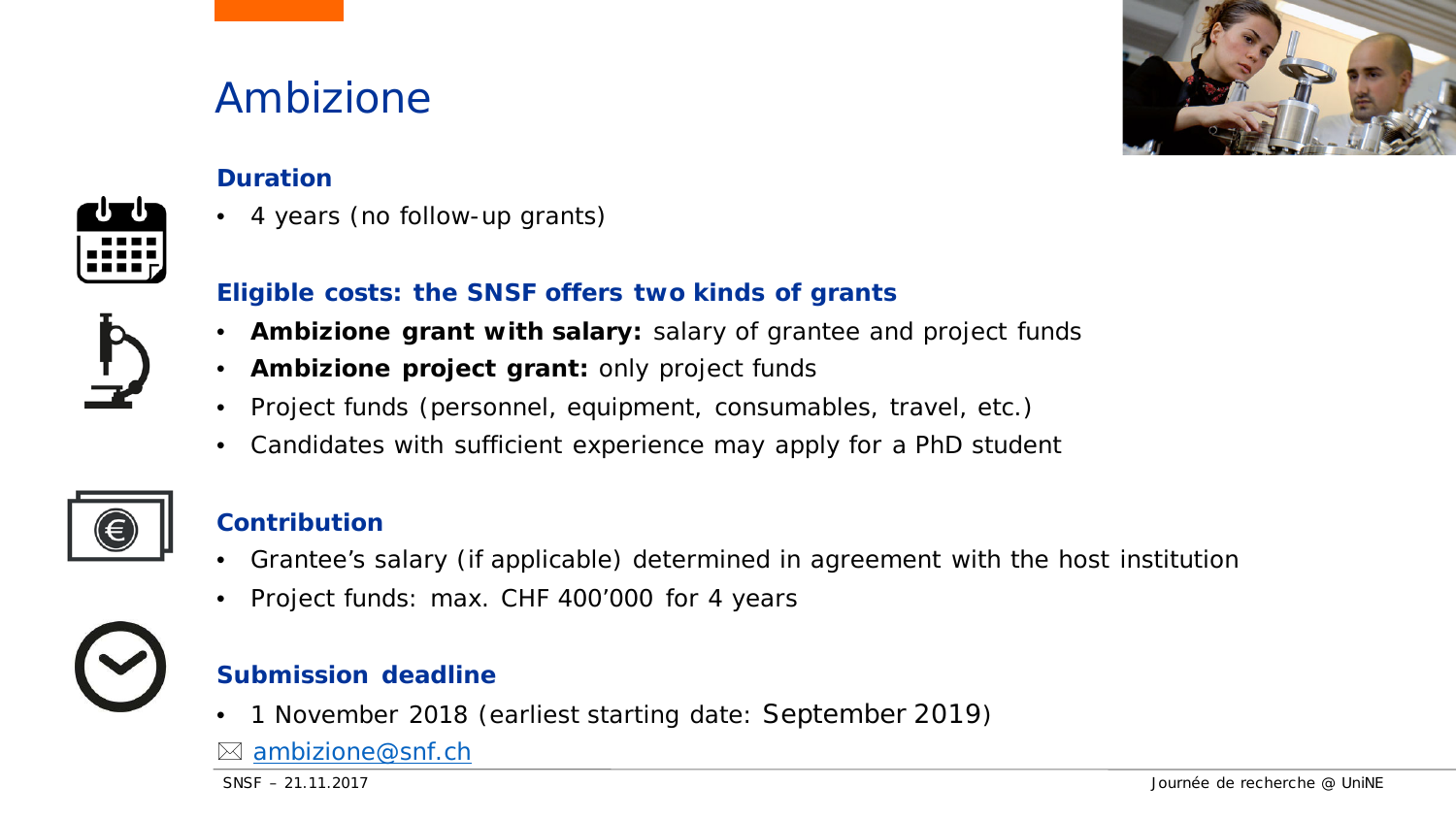### Eccellenza fellowships/grants (replaces SNSF professorships)



### **Aim**



• Enable your own team at professorial level to realise your independent research project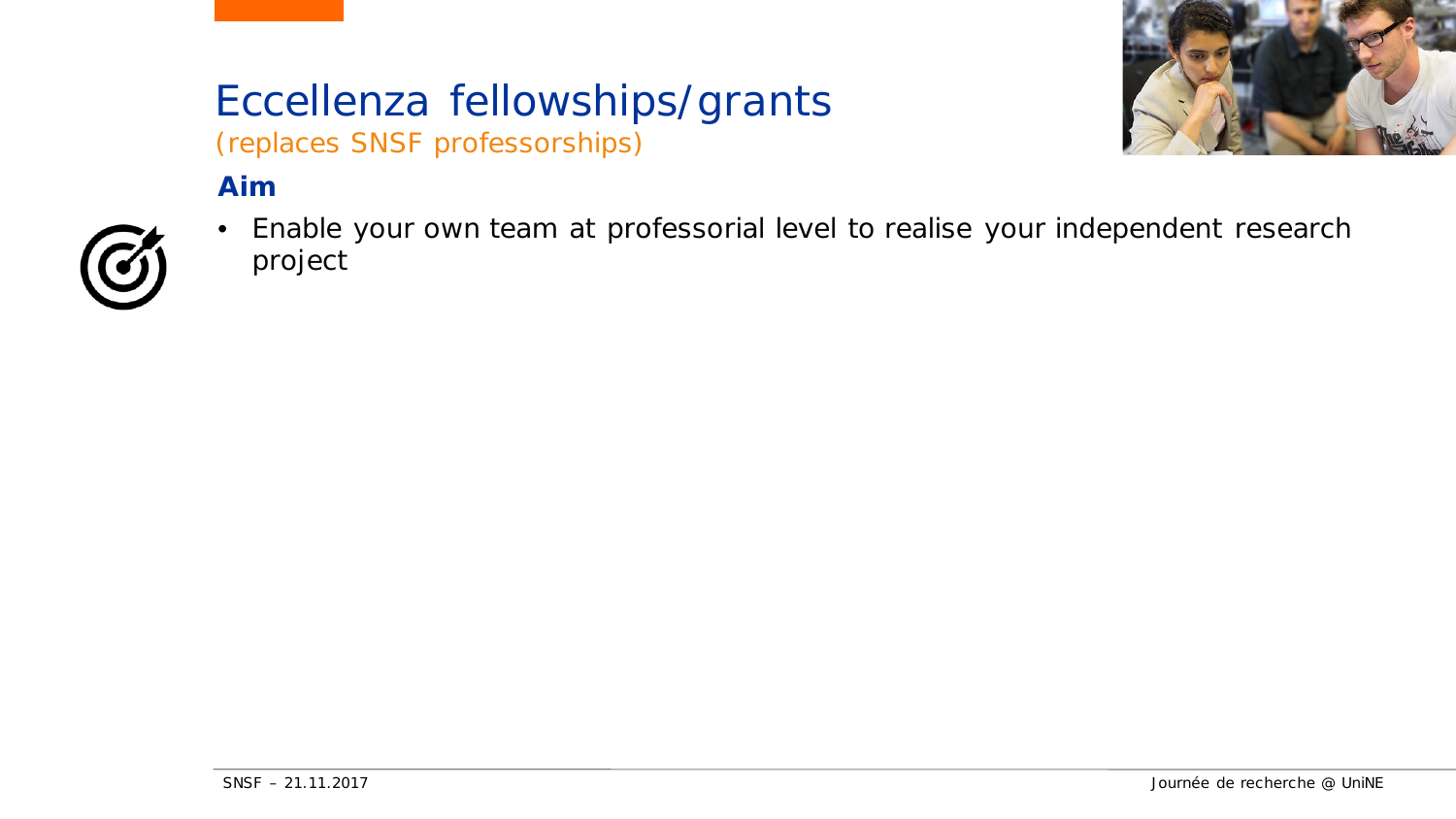## Eccellenza fellowships/grants



### **Eccellenza fellowships (salary of grantee and project funds)**

- Eligibility window: 3–8 years after PhD/equivalent qualification
- MD: at least 3 years postgraduate clinical activity; up to 12 years after the medical license
- Postdoctoral research experience of at least 24 months at a different university from that of the dissertation; at least 12 months abroad
- Swiss university degree, Swiss nationality or at least 2 years of research activity in Switzerland

### **Eccellenza grants (only project funds)**

- Assistant professor **with tenure track** in Switzerland
- Employment no earlier than 18 months before the submission deadline or due to commence on the project start date at the latest
- **No requirement on eligibility window or mobility**

| ☑                  |
|--------------------|
| $\bar{\mathbb{N}}$ |
| $\bar{\textbf{N}}$ |
|                    |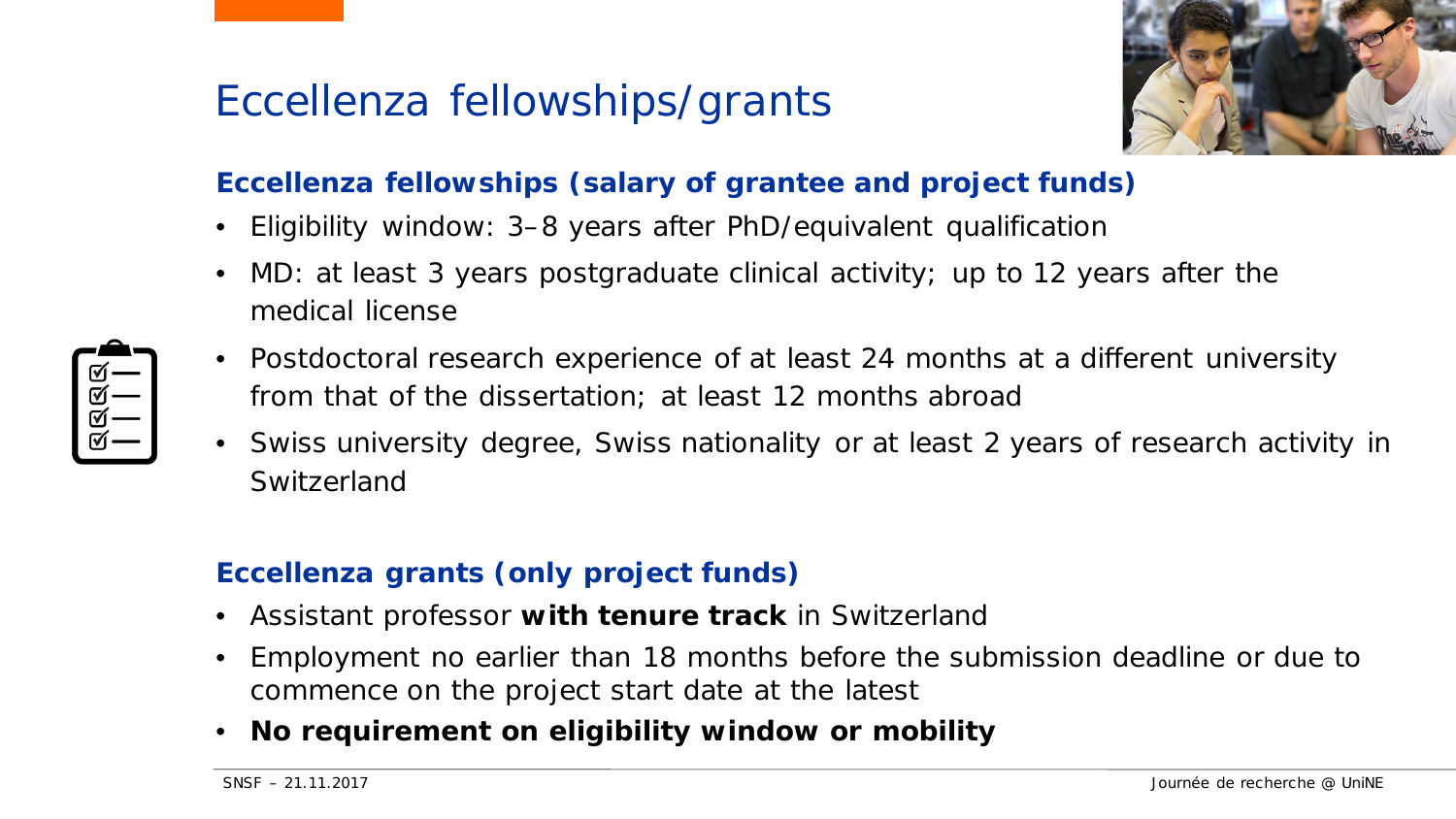## Eccellenza fellowships/grants



### **Objective requirements**

- Work-time percentage generally 100% (at least 80% in specific cases)
- **Eccellenza fellowships:** at least 80% research and further scientific education, 20% teaching
	- **University of applied sciences:** devote at least 70% to research and further scientific education, 30% teaching
	- **Medical researchers doing clinical work:** at least 50% research and training related to the project; up to 50% clinical activities

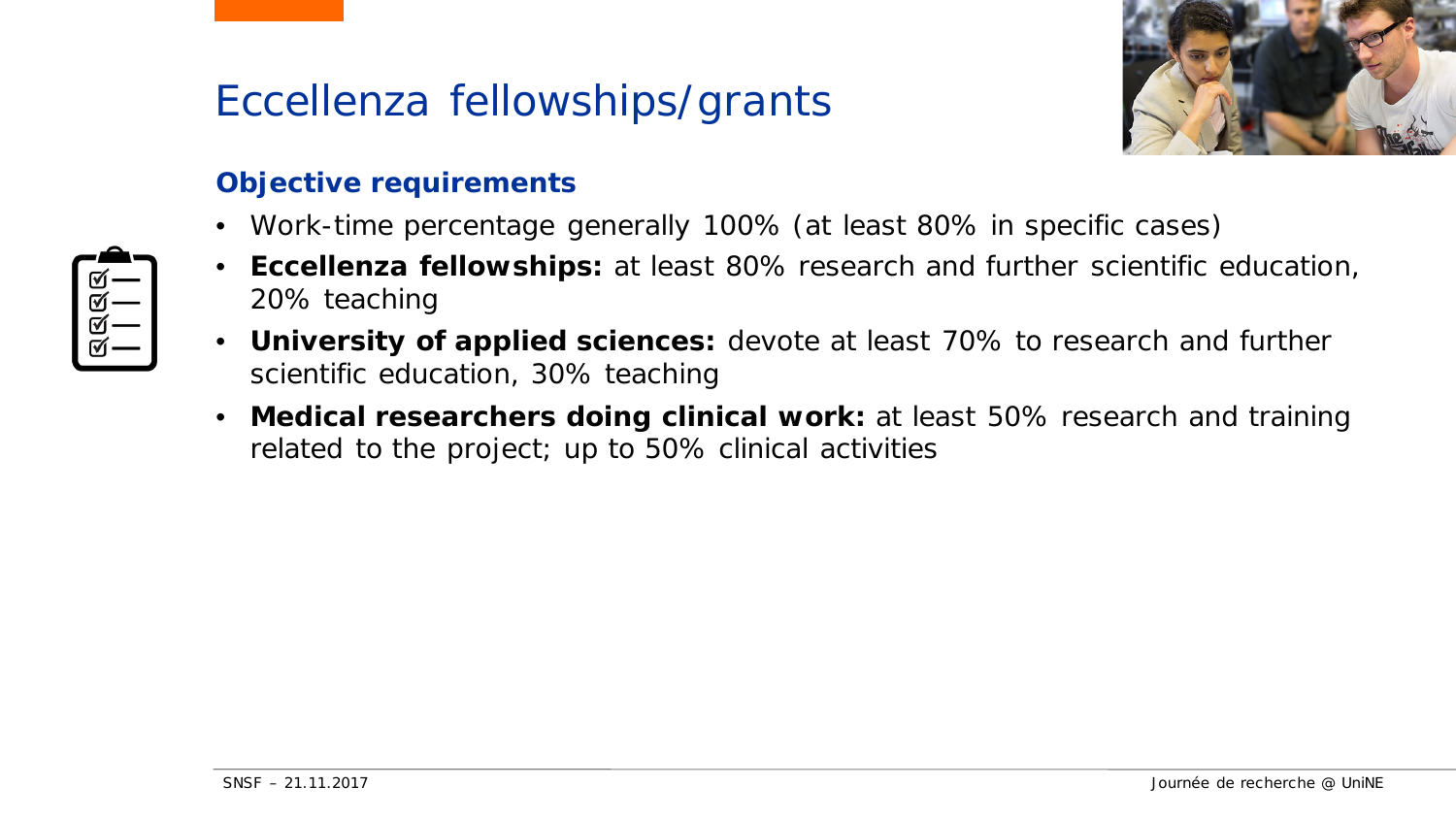## Eccellenza fellowships/grants





#### **Duration**

• 5 years (no follow-up grants)



#### **Eligible costs**

- Salary of grantee (assistant professor level; if applicable)
- Project funds (personnel, equipment, consumables, travel, etc.)

#### **Contribution**

- **Eccellenza fellowships:** salary of grantee determined in agreement with the host
- **Eccellenza fellowships:** project funds up to CHF 1'000'000 for 5 years
- **Eccellenza project grants:** project funds up to CHF 1'500'000 for 5 years



#### **Submission deadline**

• 15 February 2018 (earliest starting date: January 2019)

⊠ [eccellenza@snf.ch](mailto:eccellenza@snf.ch)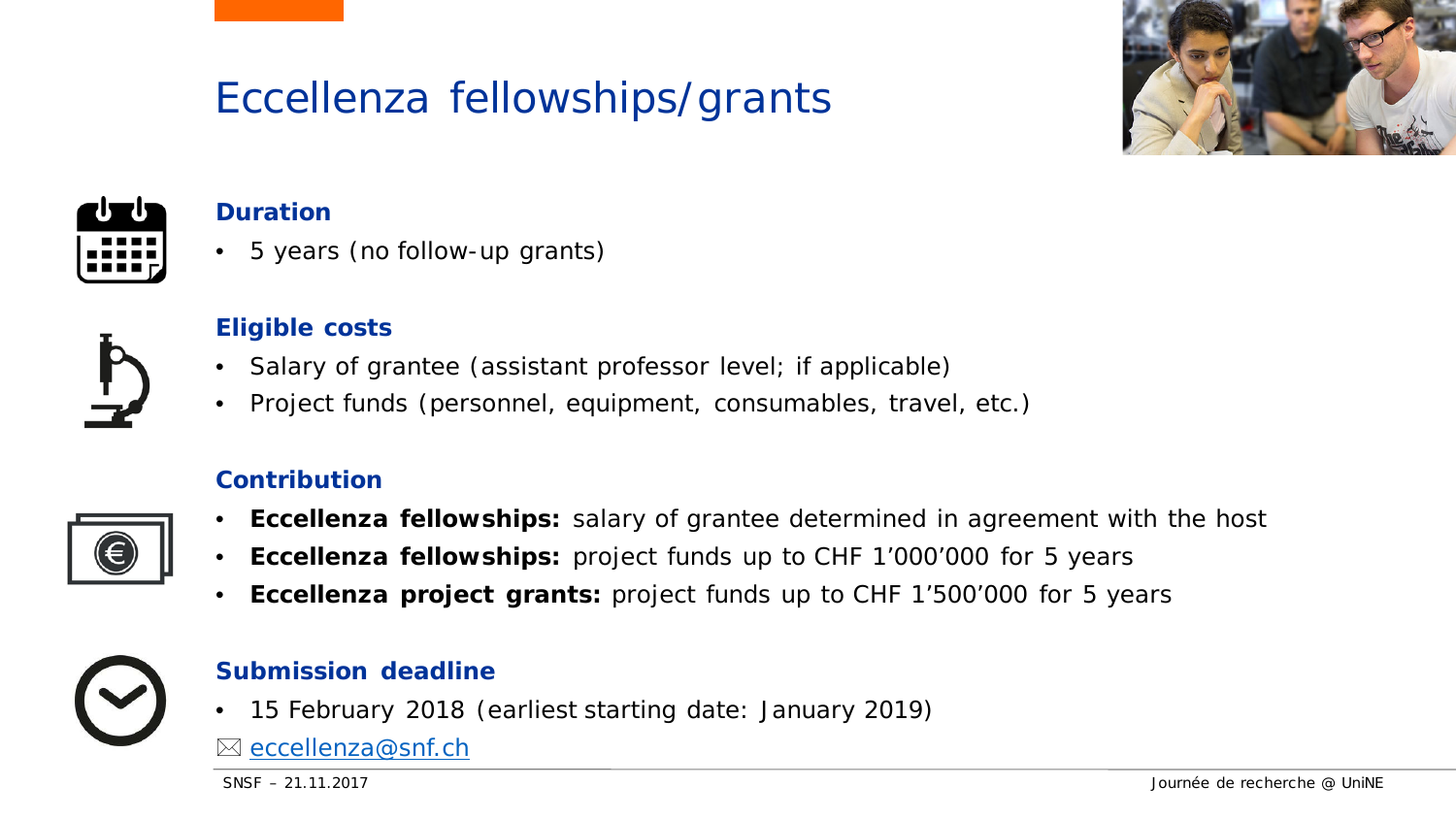## Overview eligibility windows

**Eligibility windows 2021**